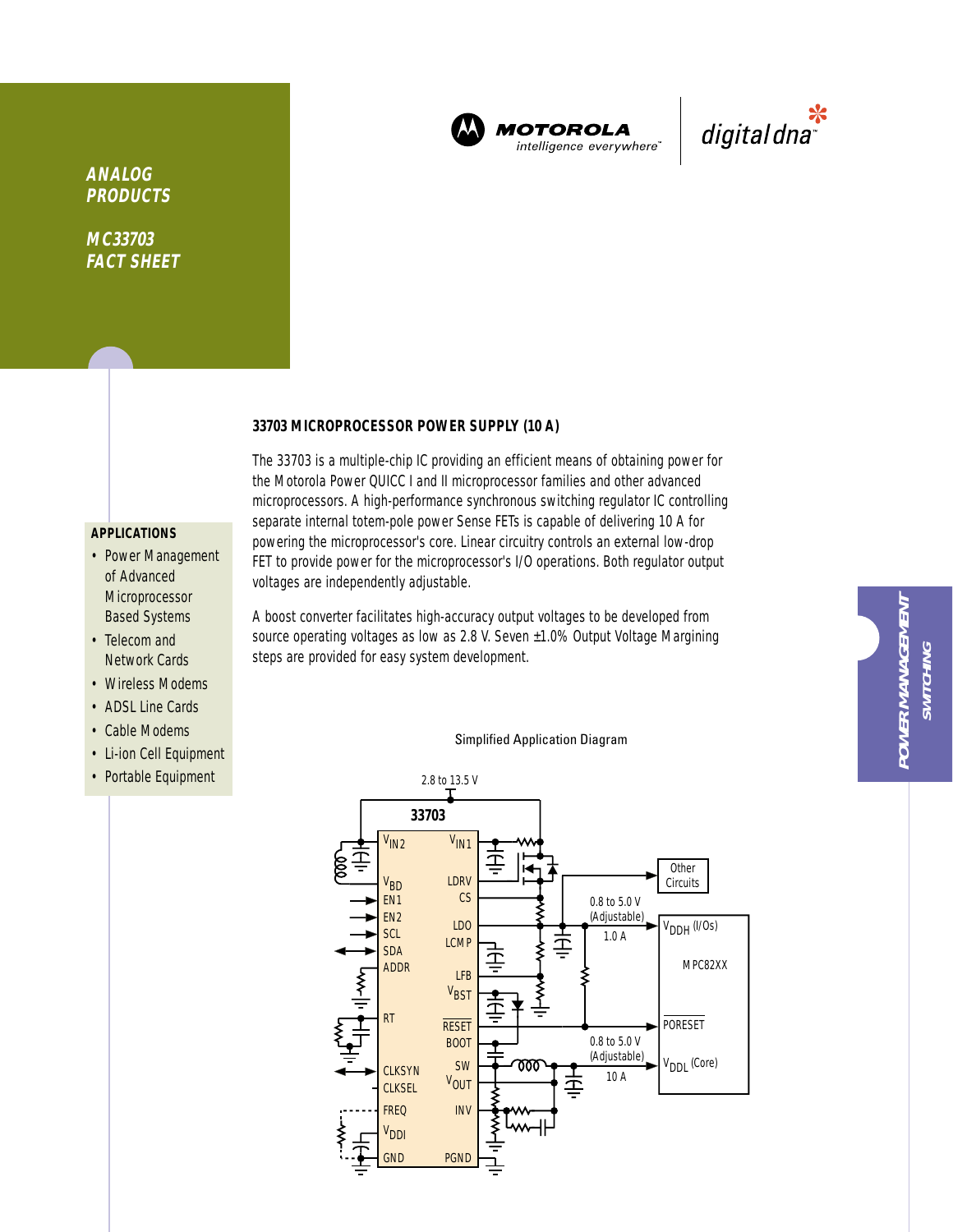## **FEATURES**

- 1<sup>2</sup>C with address register selection for programming control
- Programmable internal Watchdog and Power-ON Reset to ensure MCU performance integrity
- Synchronous buck converter with cycle-by-cycle PWM current mode control for enhanced output voltage accuracy
- Boost converter for enhanced low-voltage performance
- Adjustable switching regulator output voltage via external resistor divider
- External RC programmed Reset Power-UP Delay timer
- Additional devices available for comparison in Analog Selector Guide SG1002/D

## **CUSTOMER BENEFITS**

- High-performance power source supporting advanced microprocessors
- High-efficiency step-down switching regulator
- Reduced PC board space resulting in enhanced application reliability and lower costs
- Self-contained Watchdog with Power-ON Reset
- Predictable up/down power sequencing to ensure CPU integrity
- Flexible application protection and programmable performance features
- Voltage margining for easy system development

## **Performance Typical Values**

Output Voltages: SW (Adjustable) 0.8 to 5.0 V @ 1.0 A LDO (Adjustable)  $0.8$  to  $5.0$  V  $\odot$  1.0 A Voltage Margining  $7 \pm 1.0\%$  steps Buck Converter Line & Load Reg.  $\pm 1.0\%$ Current Limit 15 A PWM Freq. (Adjustable) 200 to 400 kHz Operating Temp  $-40^{\circ}$ C  $\leq T_A \leq 105^{\circ}$ C

Operating Voltage 2.8 V to 13.5 V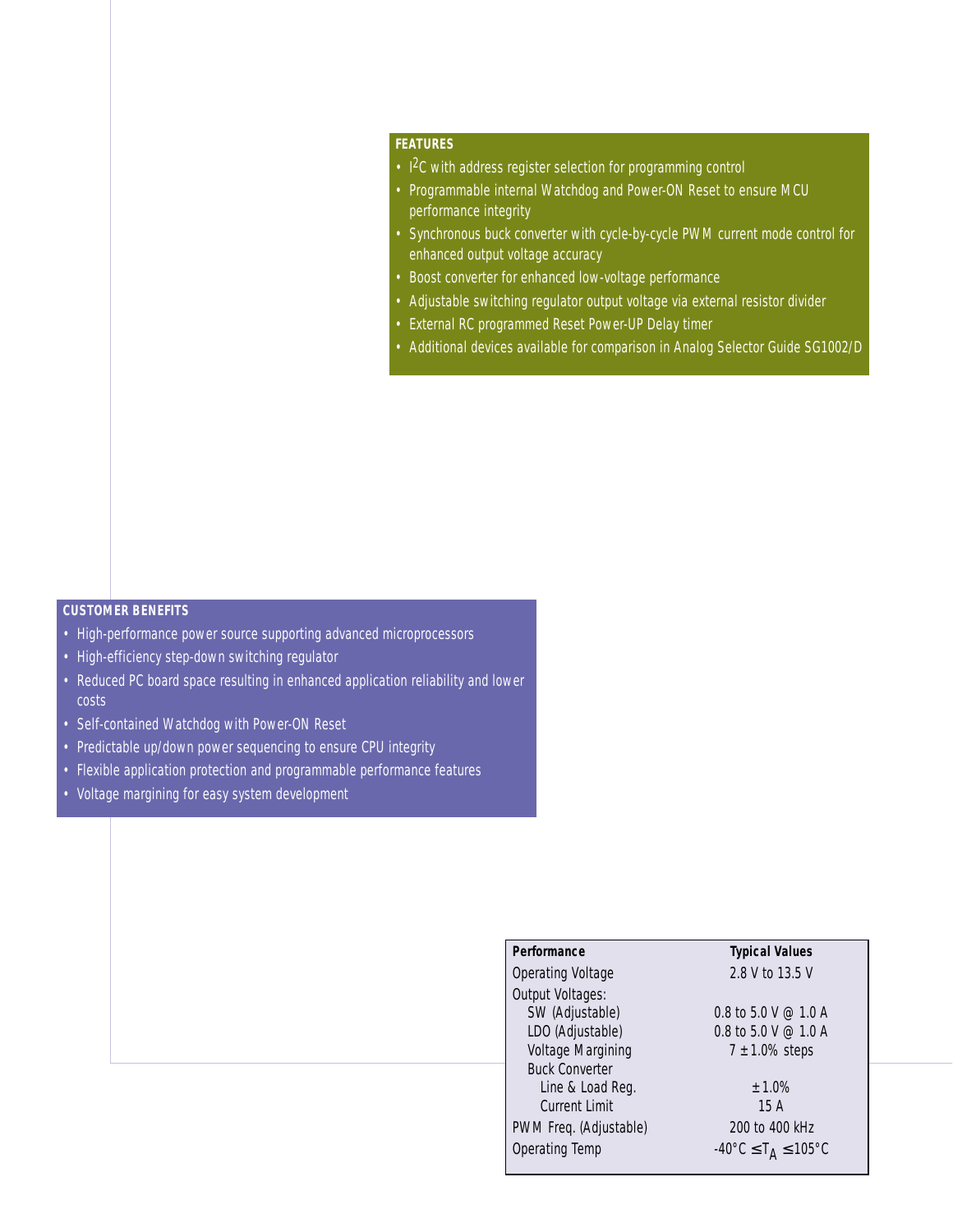## 33703 Internal Block Diagram



| <b>Protection</b>    | <b>Detect</b> | Limiting | <b>Shut</b><br>Down | Auto<br><b>Recovery</b> |
|----------------------|---------------|----------|---------------------|-------------------------|
| Input Under Voltage  | $\bullet$     |          |                     |                         |
| Output Over Voltage  |               |          |                     |                         |
| Output Under Voltage |               |          |                     |                         |
| Over Current/SC      |               |          |                     |                         |
| Over Temperature     |               |          |                     |                         |